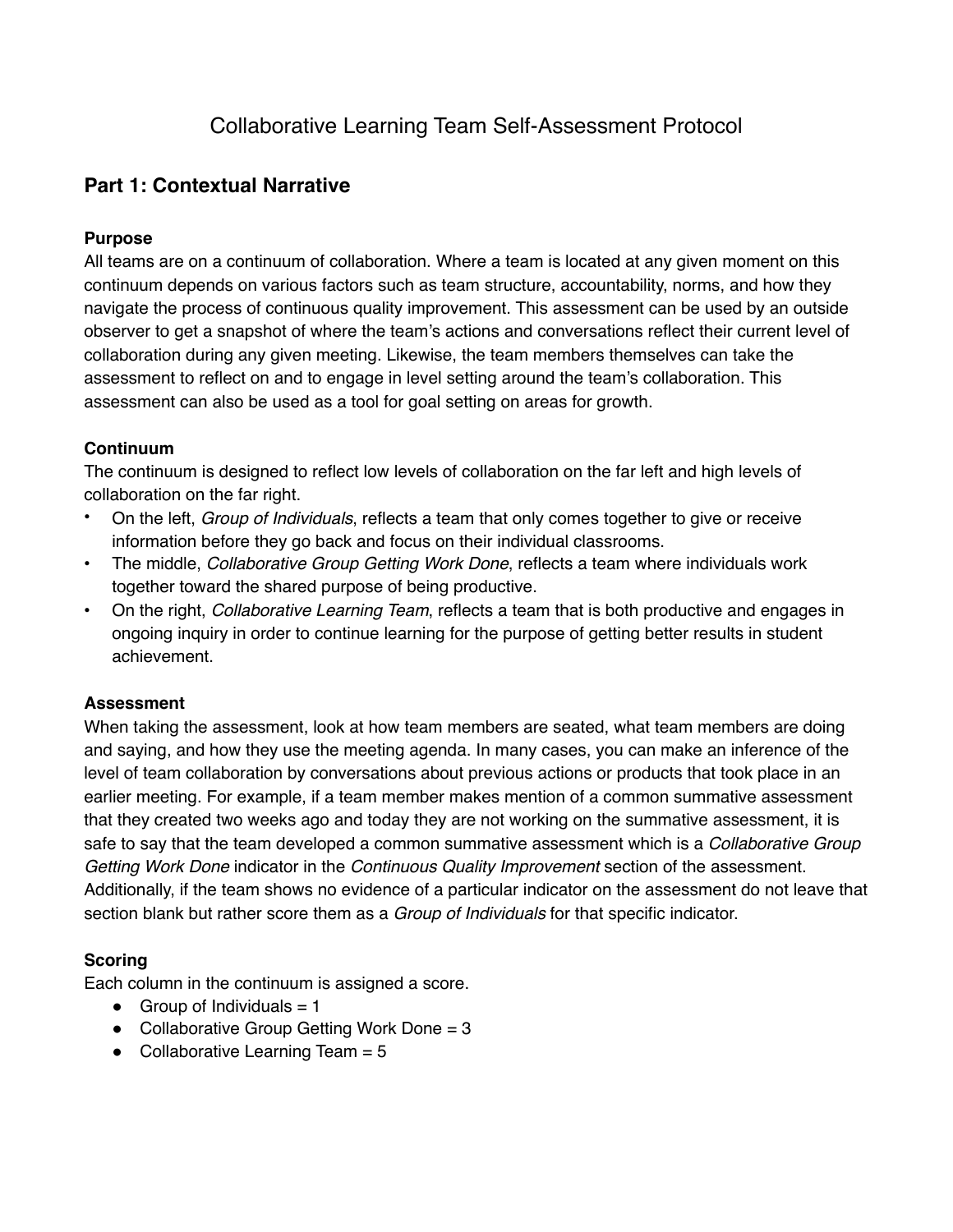If you feel that a team is somewhere between two areas on the continuum then you may choose to give them a score that reflects your perception. For example, if a team is somewhere between a *Group of Individuals* and *Collaborative Group Getting Work Done* you can score them a 2.

| <b>Scoring for Collaborative Learning Team Self-Assessment</b> |                                      |
|----------------------------------------------------------------|--------------------------------------|
| <b>Team Structure</b>                                          | Subtotal score of all 3 columns= /25 |
| <b>Team Accountability</b>                                     | Subtotal score of all 3 columns= /25 |
| <b>Team Norms</b>                                              | Subtotal score of all 3 columns= /25 |
| <b>Team Continuous Quality</b><br>Improvement                  | Subtotal score of all 3 columns= /25 |
|                                                                | Total score= <b>___________/100</b>  |

# **Part 2: Assessment Protocol**

### **Preparation**

- 1. Obtain sticky notes that match the colors of assessment
	- Yellow = Team Structure
	- Blue = Team Accountability
	- Green = Team Norms
	- Pink = Team Continuous Quality Improvement
- 2. Prepare a long piece of butcher paper with a number line marked from 0 to 100 in intervals of 10. You can create the number line on a dry erase board as an alternative.
- 3. Make sure that each team member has one sticky note of each color
- 4. Have the team review and discuss the contextual narrative above. Be sure to define or elaborate on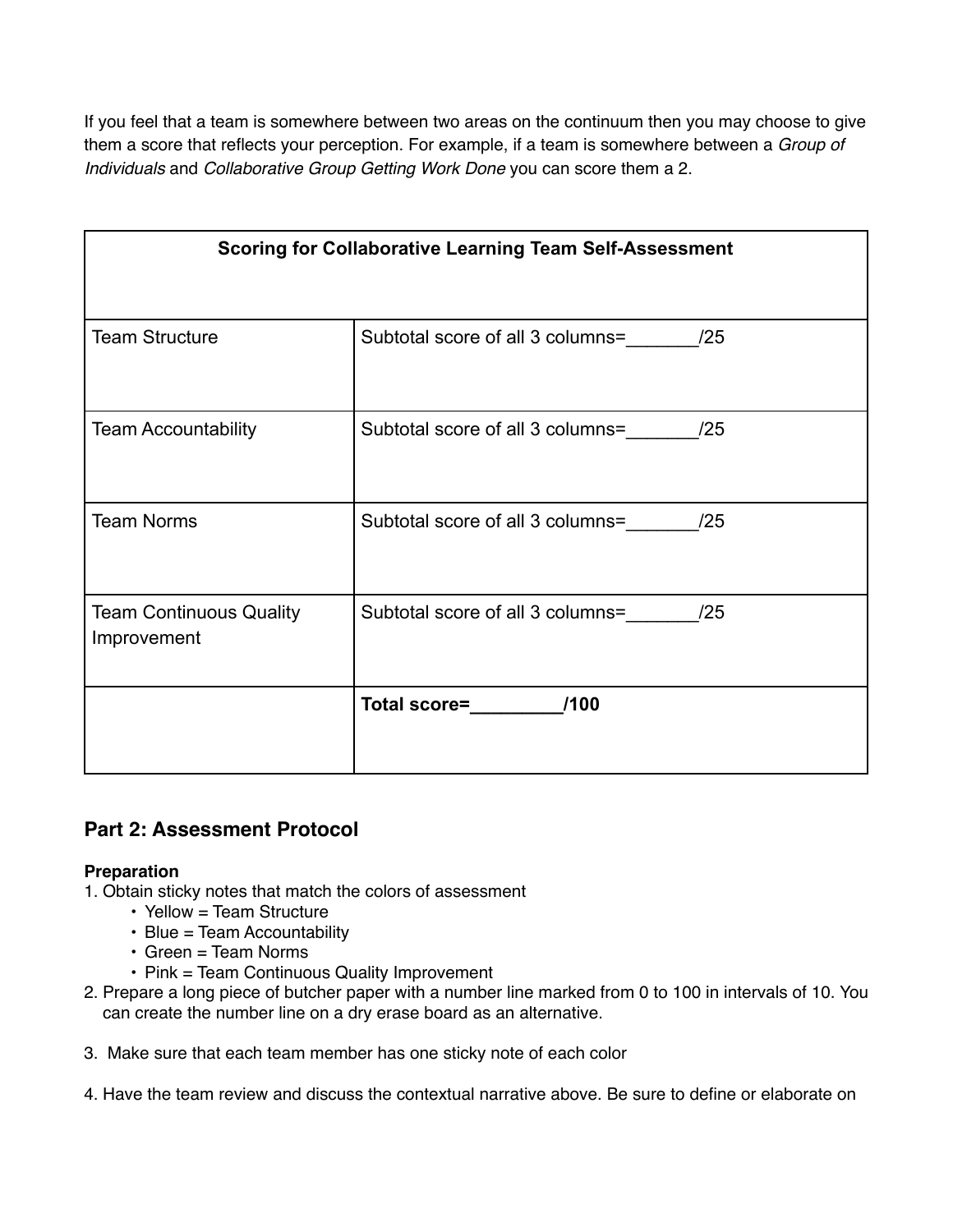any terms or concepts in the context of your school and team.

5. Have the team members individually take the assessment. Give the team 10-15 minutes to complete the assessment.

Note: If you find it is difficult for the team to find time to complete the assessment, have the team complete the assessment outside of the meeting and bring their results to the meeting.

#### **Data collection** (5 minutes)

5. When they have completed the assessment, have everyone write the score for each category as well as the total score.

6. The assessment has four categories: structure, accountability, norms, continuous quality improvement. Have each team member choose the lowest score and choose the sticky note that matches the color of the lowest category. In the event two of the lowest categories have the lowest score, have the members choose the one that concerns them the most.

7. Have the members write the total score (not the category score) on the sticky note they chose. This is often a bit confusing to a team so make sure to reiterate this part in the process. *Example*:

- *• Team structure 25*
- *• Team accountability: 15*
- *• Team norms: 7*
- *• Team continuous quality improvement: 15*
- *• Total score: 62*

*The lowest category is 7, so this team member would write the total score of 62 on a green sticky note*

8. Have each team member go up to the number line and place their sticky note on the appropriate place on the line.

*Example: In the above example, this team member would take their green sticky note and place it to the right of the 60 mark on the number line.*

### **Data analysis**

- 9. Now that all the sticky notes are on the number line ask the team to take a moment and describe the data by asking "What do you notice?" (5 minutes)
- 10. After a few team members have shared out and exhausted all the not-icings, ask the team to interpret the data by asking "What does the data suggest?" and "What assumptions can we make?" (5-10 minutes)
- 11. Finally, transition the team to implications this might have on team collaboration (10 minutes)
	- "What beliefs do you hold about our team?"
	- "What new perspective do you have?"
	- "What steps could be taken next?"

#### **Goal setting** (10-15 minutes)

12**.** Have the team choose an area of focus (structure, accountability, norms, or continuous quality improvement) and co-construct a team goal for the team to work towards for improved collaboration.